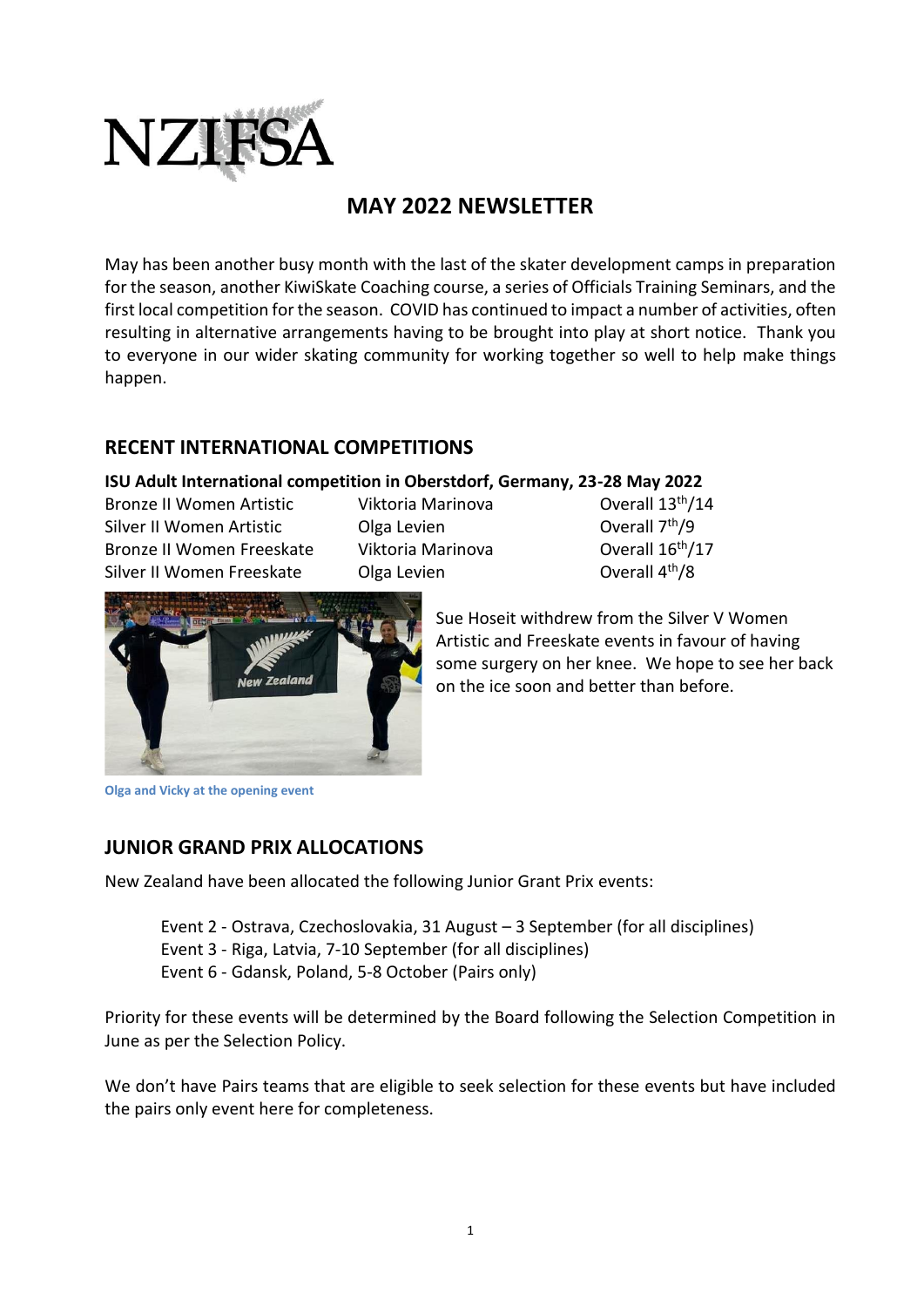## **THANK YOU TO OUR SPONSORS OF THE SELECTION COMPETITION**

The 2022 NZIFSA Selection Competition is being held in Dunedin 18 & 19 June. Thank you to our very generous sponsor, One Foundation, for the \$7,000 grant towards the cost of ice time and the accommodation for our officials needed for this Selection Competition.



### **SELECTIONS TO BE ANNOUNCED FOLLOWING SELECTION COMPETITION**

**The Selection Competition (18-19 June 2022) is to establish the priority of assignment for International A and B skaters to competitions whose entries close between 7 July and 1 week after the completion of the 2022 New Zealand National Championships.** 

With the NZIFSA Selection competition just over two weeks away, the priority of current International A and B Representative skaters may change, while other skaters are added to the list. Provisional selections will be announced within 48 hours of the conclusion of the Selection Competition and will be confirmed within one week. Please see the NZIFSA Selection Policy for Opportunities for Selection and Prioritising of Skaters, Selection Criteria for International Representatives and Selection of skaters for Novice (Basic, Intermediate and Advanced), Junior and Senior International events.

Our National Championships signal the reset of our international representative selections. Any skaters wishing to compete in international competitions whose entries close more than 1 week after the NZ National Championships, need to gain selection at our National Championships. Selection of International A and B Representatives will be announced within 48 hours of the conclusion of the 2022 NZIFSA National Championships or at the social function afterwards.

## **INTERNATIONAL COMPETITIONS FOR 2022/23**

The ISU have recently published Communication 2485 announcing all the International Single & Pair Skating, Ice Dance and Synchronized Skating Competitions 2022/23. We include the link here for your convenience.

https://isu.org/inside-isu/isu-communications/communications/28572-isu-communication-2485/file

Just a reminder that if you wish to compete in any competition outside New Zealand, you need to request permission from the NZIFSA via the General Secretar[y secretary@nzifsa.org.nz](mailto:secretary@nzifsa.org.nz) before you enter the competition. For most international competitions the entries will need to be done through the ISU Online Registration System by the NZIFSA Test/Competition Secretary.

If you have any questions about selections or international competitions, please email the NZIFSA General Secretary, [secretary@nzifsa.org.nz.](mailto:secretary@nzifsa.org.nz)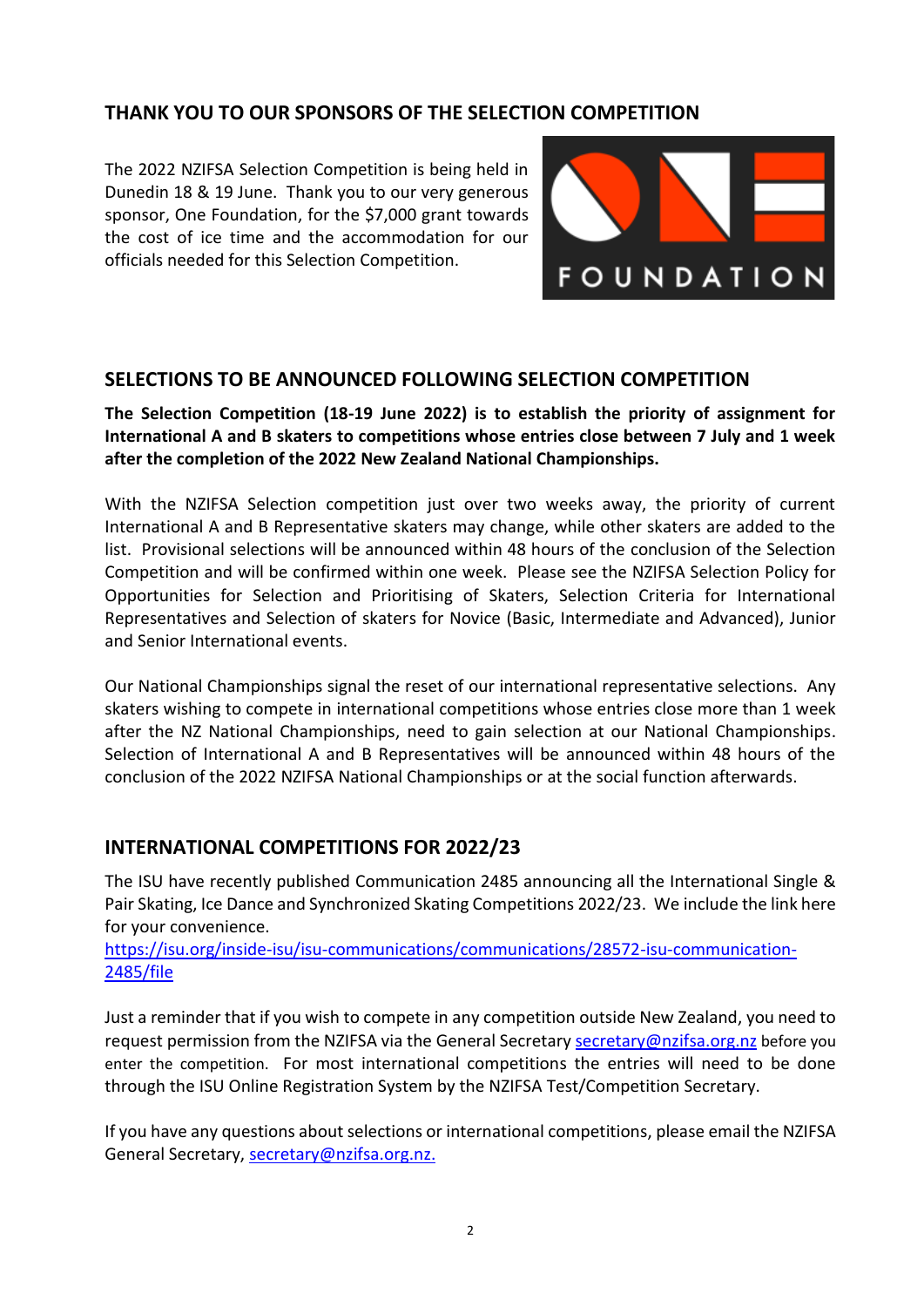## **MUSIC DETAILS REQUIRED FOR MUSIC LICENSING**

To ensure we are operating within the law related to music licensing we must have an accurate record of what music we play at competitions. To do this, we need skaters, or their coaches, to record the music details for their programmes.

NZIFSA are keen to do what we can to make this easier for everyone to do their bit. We had some great feedback from coaches and club representatives at the AGM member forum and we have tried to incorporate this into the form. Some of the key requests were that people didn't want to have to enter the same information for every competition, they needed to be able to update the information during the year if anything changed, and skaters and coaches needed to be able to access the information. We have set up a Cognito form that should meet these needs. The form can be filled in by the skater, their coach or the choreographer.

**NOTE:** For, the North Island Ice Skating Sub Association (NIISSA) has chosen to manage the music information using a separate system. Rather than recording the music details on the NZIFSA form, skaters will be required to complete this information when they submit their music for those competitions.

For all club and regional competitions in the South Island and for the NZIFSA Selection Competition and our National Championships, please use the NZIFSA form.

#### **What information do you need to provide?**

#### **1 General**

Skater name(s), email address(s), grade, coach name, coach email address.

Note, only one form needs to be completed for ice dance couples and pairs teams. For synchro teams we ask for the team manager and coach contact details.

#### **2 What competitions and grade are you entering?**

Please mark which competitions you are entering and pick the correct grade from the drop down menu. This helps the competition organisers when checking that they have your music details. You can come back and update this again later with any additional competitions you enter, or if you move up grades during the year.

#### **3 The music details.**

For each programme you skate you will need to provide the following for each piece of music used

- Title of Music
- Recording Artist(s)
- Composer(s)
- Publisher / Record Label
- Duration of cut (x min y sec)
- Whether vocal or non-vocal (instrumental)

We suggest you collect this information for each piece music before you start filling in the form.

#### **Saving and updating the form**

You need to click the save button at the bottom right of the form before you exit. The skater and coach will both be sent an email called "2022 Music details Save & Resume Link". With this link you will be able to go back and update details, including entry to additional competitions or changes to the music details recorded.

#### **Separate forms for different events**

If a skater is competing more than one event, e.g. Dance and Singles, or Interpretive and Freeskate for adults, then separate forms need to be completed. This is so that we can check that we have the required music details for any given competition. But if you compete in an event that has more than one part to it – e.g a Short Programme and a Freeskate, you can enter this information in the one form.

Please use this link to enter the music details for your programmes **[https://www.cognitoforms.com/NewZealandIceFigureSkatingAssociation/\\_2022MusicDetails](https://www.cognitoforms.com/NewZealandIceFigureSkatingAssociation/_2022MusicDetails)**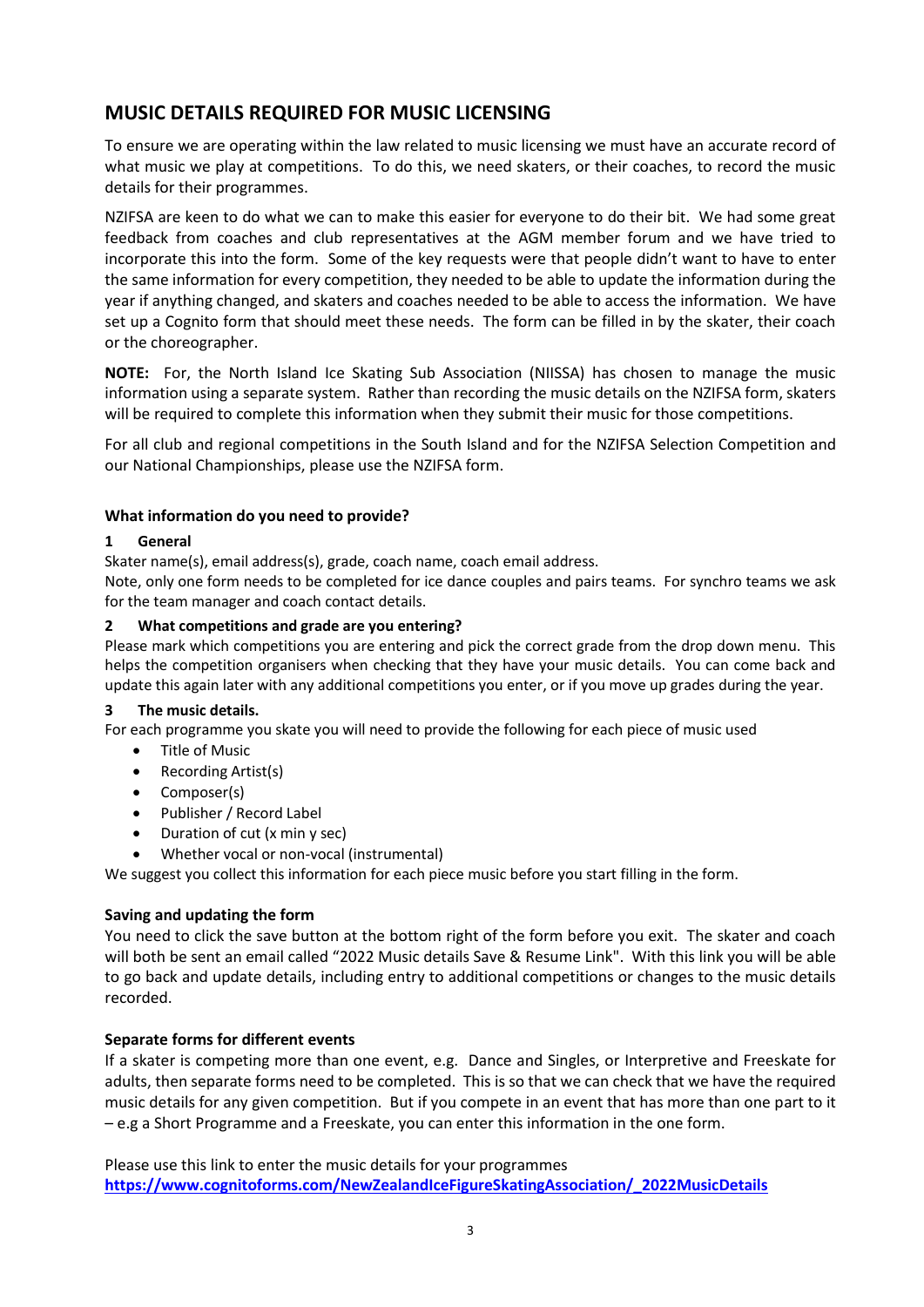## **UPCOMING KIWISKATE COACHING COURSE**

One last KiwiSkate Coaching Course is planned for the year.

#### **Paradice Botany, Auckland, 24 & 25 June**

This is Matariki weekend. The course will start approx. 1pm on Friday and finish around 2pm on Saturday.

Registrations for this course closed on **Tuesday 31 May.** 

Please contact the Coaching Director at [coaches.director@nzifsa.org.nz](mailto:coaches.director@nzifsa.org.nz) if you have any questions regarding this course.

### **RECENT KIWISKATE COACHING COURSES**

#### **Frosty Spot [Indoor Ice Rink,](https://www.tripadvisor.co.nz/Attraction_Review-g255115-d10541504-Reviews-Frosty_Spot_Indoor_Ice_Rink-Wellington_Greater_Wellington_North_Island.html) Upper Hutt, 23 & 24 April**

Kim Lewis was the moderator for this first KiwiSkate course in the Wellington region. It was attended by nine people. We are looking forward to seeing figure skating develop in Wellington with the support of this keen group of people.



#### **Dunedin Ice Stadium, 7 & 8 May**

Again, Kim Lewis was the moderator for this course. A second moderator was going to be assisting with this course, however, COVID meant they were unavailable. Thank you, Debbie Darvill and Stephanie Woodacre, for being available to help out with the assessments. Sixteen coaches from around Otago and Southland attended this course. Another two coaches were unable to attend due to COVID.

## **THANK YOU TO OUR SPONSORS NZCT**

The New Zealand Community Trust provided a much appreciated grant of \$2458.69 towards the cost of venue hire for the KiwiSkate Coaching Courses in Wellington and Auckland. We are very grateful for their support.

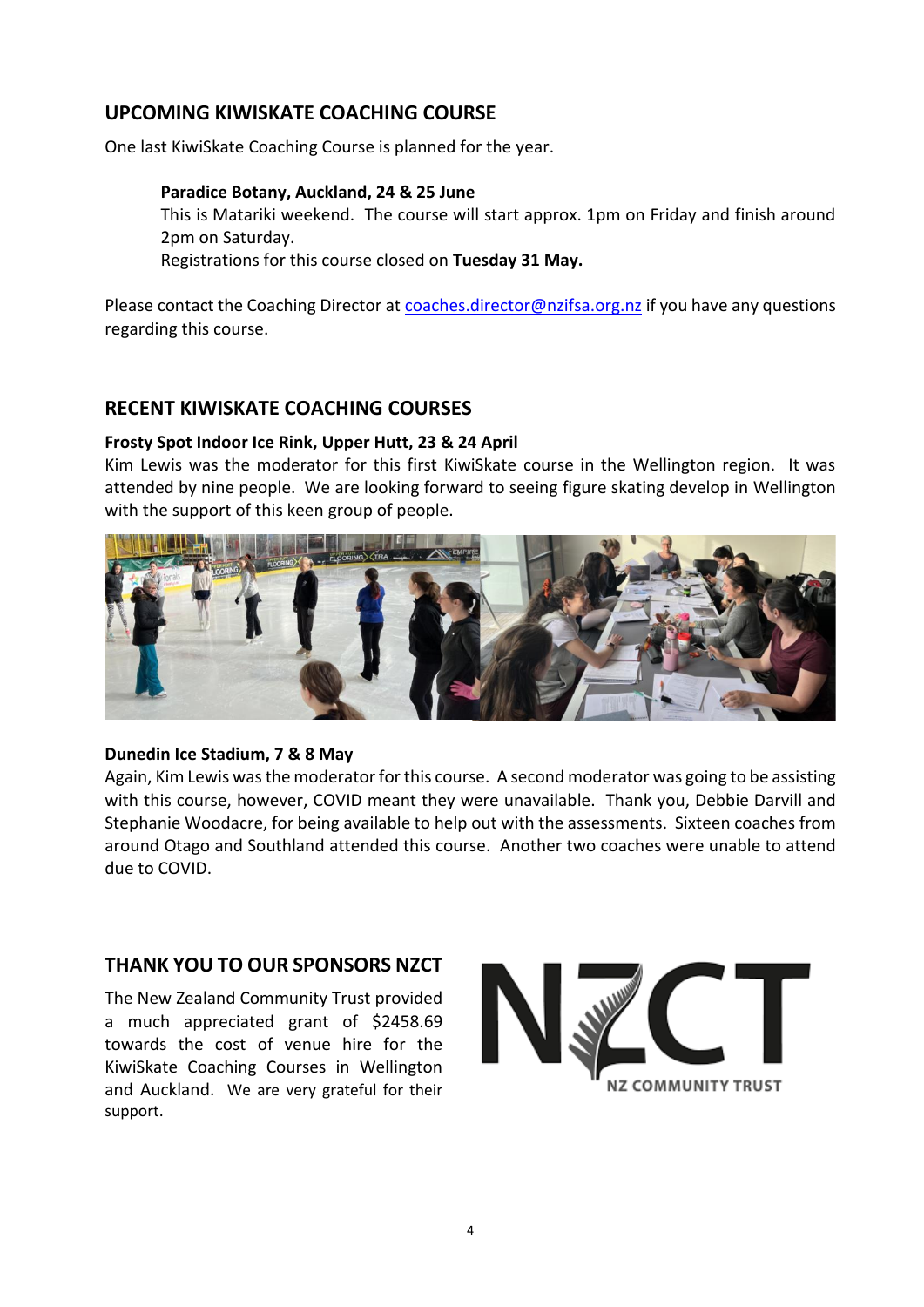## **RECENT SKATER DEVELOPMENT ACTIVITIES**

As with the KiwiSkate courses, COVID has had an impact on attendance with a number of people having contracted COVID or having to isolate. In spite of this, some great workshops have been held.

### **Basic Novice to Senior Singles Workshops in Dunedin and Auckland (Botany)**

As reported in the last newsletter the **Dunedin workshop was held 19-22 April** and we engaged internationally recognised coaches Ravi Walia (Alberta, Canada), Christy Krall, Ben Agosto, Katherine Hill and Janet Champion (Colorado, USA) to work with this group. Sarah MacGibbon was appointed as our coach moderator on the ground. The workshop was attended by 8 skaters and 2 coaches.



The **Auckland workshop was 23-26 April** and we had Ravi Walia engaged to work with this group. Rosie Armstrong and Alex Kam were appointed as our coach moderators on the ground. There were 24 skaters and 3 coaches that took part in this workshop. Unfortunately COVID struck again with several skaters developing symptoms and/or testing positive during the camp.

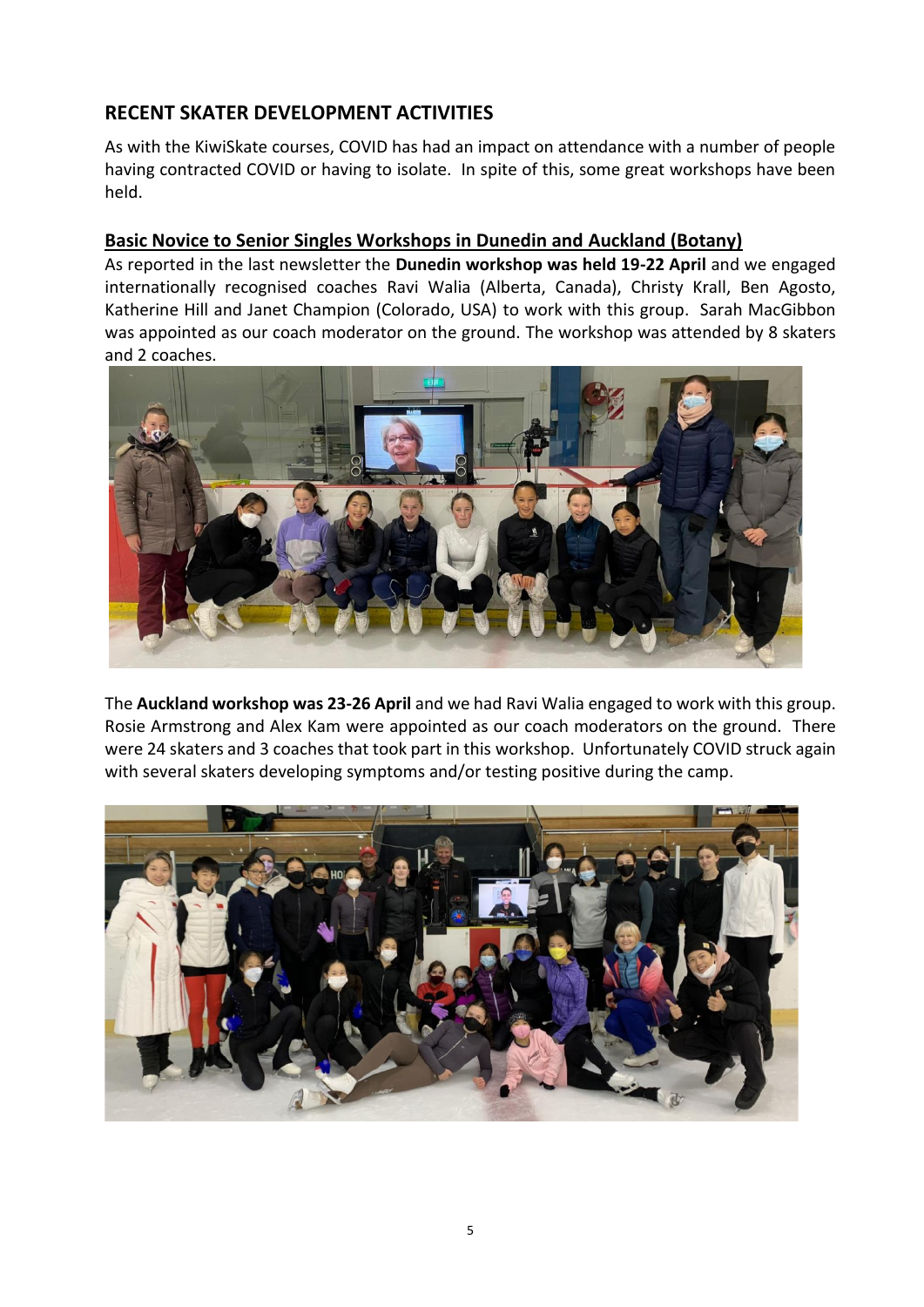## **Pre Elementary, Elementary and Juvenile Workshops**

We were planning to hold three workshops for Pre Elementary, Elementary and Juvenile level skaters. However, we cancelled the Christchurch workshop as there was only one local skater registered for this one.

**Auckland (Botany), 31 April**. Alex Kam was the moderator for this workshop. There were nine skaters attended this camp. The camp was supposed to run over two days 31 April and 1 May. However, Alex became sick and there were no other coaches available to take over running the second day of this workshop.

**Queenstown, 14 & 15 May.** Stephanie Woodacre was the moderator for this workshop. Stephanie was to be assisted by Carys Birse and with Natasha Woodacre as a demonstrator. Once again, COVID disrupted plans with Stephanie having to head home when Natasha became unwell and tested positive on the first day of the workshop. Carys Birse and Elena Iarkhunova stepped

up to deliver this workshop which was attended by  $\Box$ around twenty skaters.



**Pattern Dance Workshop – Dunedin, 21 & 22 May** 

Debbie Darvill was the moderator for this workshop. COVID impacted this workshop also, with only one dance couple and two coaches able to attend. The other dance couple and a coach that were planning to attend were isolating. Pictured here, Gemma and Benji Pickering taking notes when following the workshop on-line.



## **THANK YOU TO OUR SPONSORS – AOTEAROA GAMING TRUST**

Aotearoa Gaming Trust provided a very generous grant of \$12,300 towards the cost of ice time

for the Skater Development Camps. Specifically the Basic Novice - Senior Workshop in Dunedin (15-17 April), the Elementary - Juvenile Workshop that was planned for Christchurch (23-24 April) and the Dance Workshop in Dunedin (21-22 May).



AOTEAROA **GAMING TRUST**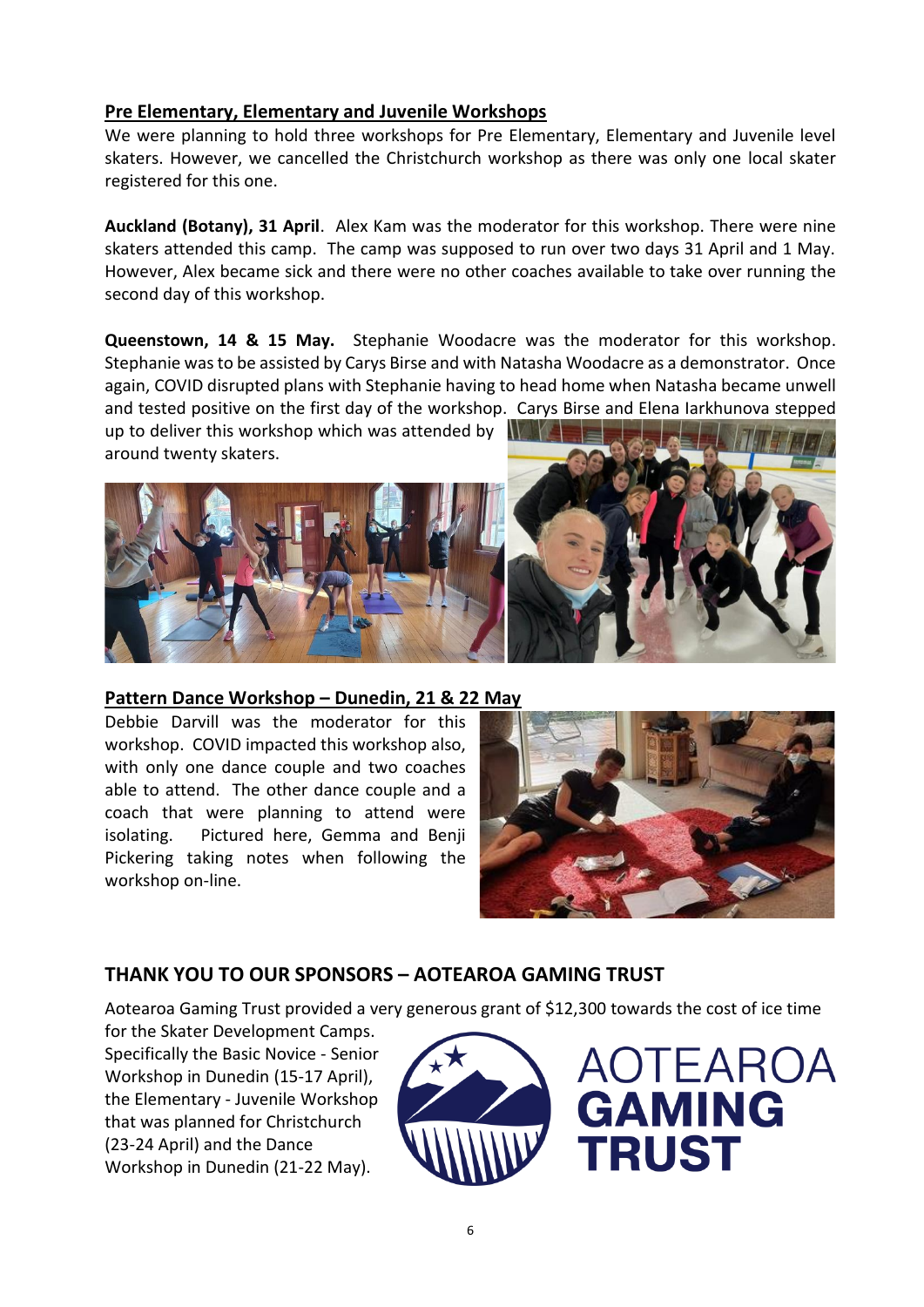## **RECENT OFFICIALS' TRAINING**

### **New Probationary SYS and New Probationary Dance Judges – Online 30 April and 1 May**

These seminars were for those who are interested in judging Ice Dance and or Synchronized Skating and are new to the disciplines. The material was also suitable as a useful refresher for those who are already graded in the first Tier (Adv Nov and below). Sandra Williamson Leadley was the moderator for these two sessions. Nine people attended this training.

### **Ice Dance and Synchronized Judges Seminars – Online 14 & 15 May**

These online seminars were for those who will be judging Ice Dance and or Synchronized skating in 2022. The moderators for this seminar were Sandra Williamson-Leadley and Angelique Clyde-Smith. There were seven judges attend the Ice Dance and nine judges attended the Synchronized skating seminars.

### **Ice Dance and Synchronized Technical Specialists (and TC's) Seminars – Online 28 & 29 May**

These online seminars were for those who will be serving as Technical Specialist or Technical Controller at Ice Dance and or Synchronized skating events in 2022. The moderators for this seminar were Sandra Williamson-Leadley and Angelique Clyde-Smith. There were three people attended the Ice Dance and four people attended the Synchronized skating seminars.

### **Data Operator / Video Replay Seminar – Online 28**

This training was for existing Data/ Replay Operators and for those interested in learning this role. It was an online seminar with Ina Paul, Robyn Morris and Jeanette King as moderators. Seven people attended the Replay Operator and Six people the Data Operator sections of this seminar range. Unfortunately one participant was unable to take part due to COVID.

## **COVID AND TESTS AND COMPETITIONS**

We'd like to confirm that vaccine passes are no longer required for competitions. However, we do expect skaters and non-skaters alike to wear masks, unless exempted or a young, unless skating. Additional hygiene measure can also be anticipated as we try to keep our skating community safe, particularly our more vulnerable members.

## **ISU CONGRESS IN PHUKET 6-10 JUNE**

Every two years the International Skating Union (ISU) holds Congress. Congress is a meeting of delegates from all the member federations and covers speed skating as well as figure skating. The main focus of the Congress is to work through the Constitution and the General Regulations that apply to all. We then split into our two groups (Speed and Figure) to discuss and review the rules and technical requirements for our sport. Details of the proposed rule and technical requirement changes as well as a summary of some of the more important proposals can be found on the ISU website [https://www.isu.org/isu-news/news/65-isu-news/14128-isu-congress-2022-phuket-tha](https://www.isu.org/isu-news/news/65-isu-news/14128-isu-congress-2022-phuket-tha-preview?templateParam=15&dm_i=731E,1IHB,KEY2M,5AEX,1)[preview?templateParam=15&dm\\_i=731E,1IHB,KEY2M,5AEX,1](https://www.isu.org/isu-news/news/65-isu-news/14128-isu-congress-2022-phuket-tha-preview?templateParam=15&dm_i=731E,1IHB,KEY2M,5AEX,1)

Congress finishes with elections for the ISU President, Council members, Technical Committees and Disciplinary Commission that will take place on Friday June 10. Our own Sue Petricevic has